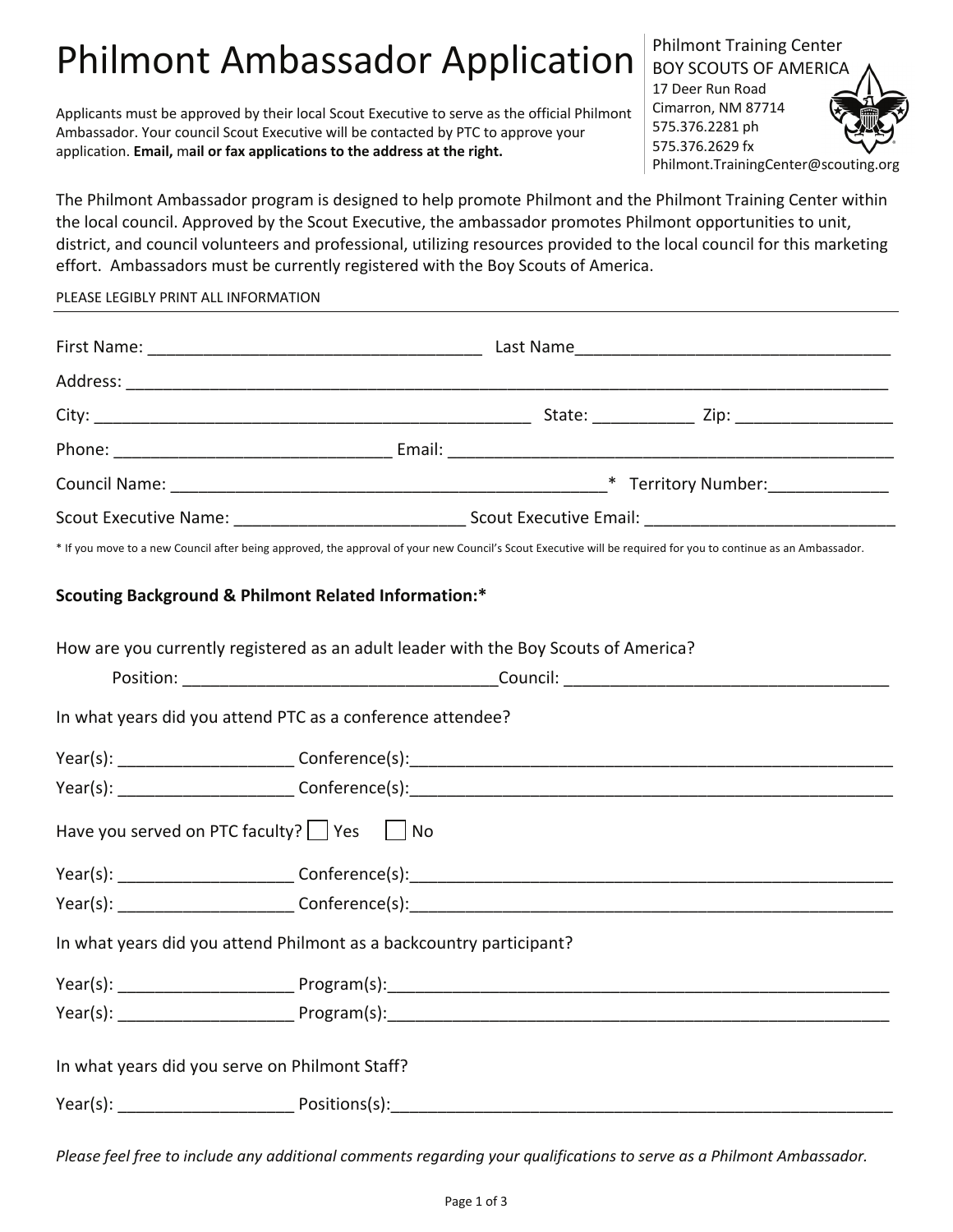**To be appointed an Ambassador, an applicant must have, within the five (5) years immediately prior to the date of this application, successfully completed either a PTC Conference, a Philmont Trek, or served on Philmont Staff. Exceptions may be made at the sole discretion of the Philmont Training Center Director.** 

In the space provided below, please explain why you want to be a Philmont Ambassador. Also, please describe those qualities you posses and experiences you've had at Philmont that would make you an effective Philmont Ambassador for both sides of the road (Camping Headquarters and the Philmont Training Center).

(Use additional pages if necessary)

**By signing below, I commit to using my best efforts to carry out the duties and responsibilities of a Philmont Ambassador as set forth on the reverse side of this form.**